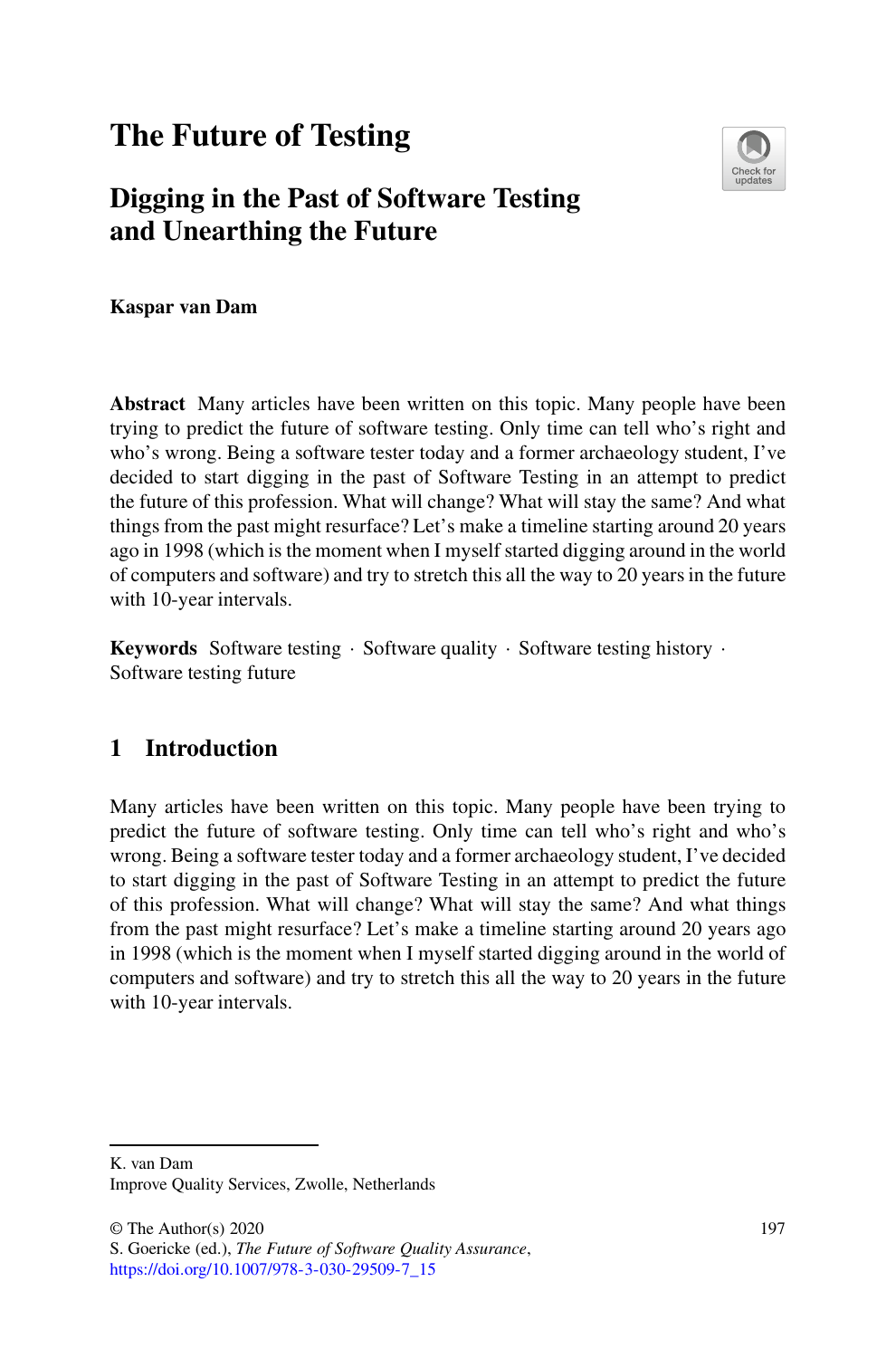#### **1998**

*Steve Jobs has returned at Apple just a year ago and presented the first iMac. Google is founded and the first MP3 is created. It's also the year in which MySQL and XML 1.0 are introduced. Windows 98 is released and Bill Gates gets a pie in the face. Seti@Home is started up and Internet Explorer becomes the most popular internet browser. The world gets to know blogs and it's also the start of ISEB Software Testing Certification (IEEE 829) and the third anniversary of TMap, which has changed the world of software testing quite a bit.*

From the first day software was being developed, software was also being tested. However, around 1998 the first little steps were being taken in an effort to make software testing into a serious profession and people became aware quality assurance was something of importance in an IT project. But in 1998 a lot of software was still being released without any mentionable testing. At IT-related study programmes, software testing wasn't even part of the curriculum. But the introduction of TMap and other methodologies made an impact in the software development industry. People were trying to get a grip of what software testing was all about. They tried learning and discovering which steps to take to get software tested and get a grip on the quality of the software that was being developed. In the years that followed, software testing became an actual profession. However, there weren't yet any real requirements for the job. If someone could read and write he/she could become a software tester. If you failed at developing software you could always give software testing a shot. But most software testers back then didn't even have a background in IT. Strangely enough (looking back at it), this was actually considered something good. The consensus was that software testers should be strictly independent. Therefore they should not be hindered by any technical knowledge. They should focus on the functional requirements which were being written down in massive documents and by trying out newly developed software as an end-user, they should try and find out if these requirements were being met. In reality this often meant software testers considered it a sport to find as many bugs as possible. Some software testers might even remember the bumper stickers that were popular back in the days stating things like "Software Testing: You make it, we break it!" or "Every tester has the heart of a developer, in a jar on his desk".

#### **2008**

*The world has changed. Computers and the World Wide Web are now commonplace. The first iPhone is barely a year old and Android and Chrome are being born. Facebook has been available to the general public for 2 years and no one can imagine a world without the Google search engine anymore. In 2008, both Spotify and GitHub are founded and it will be another year before the Bitcoin appears. TMap Next has been around for a few years now and ISTQB is celebrating its sixth anniversary. The Agile Manifesto is already 7 years old, but is now starting to get some feet on the ground. Also test automation is emerging more and more.*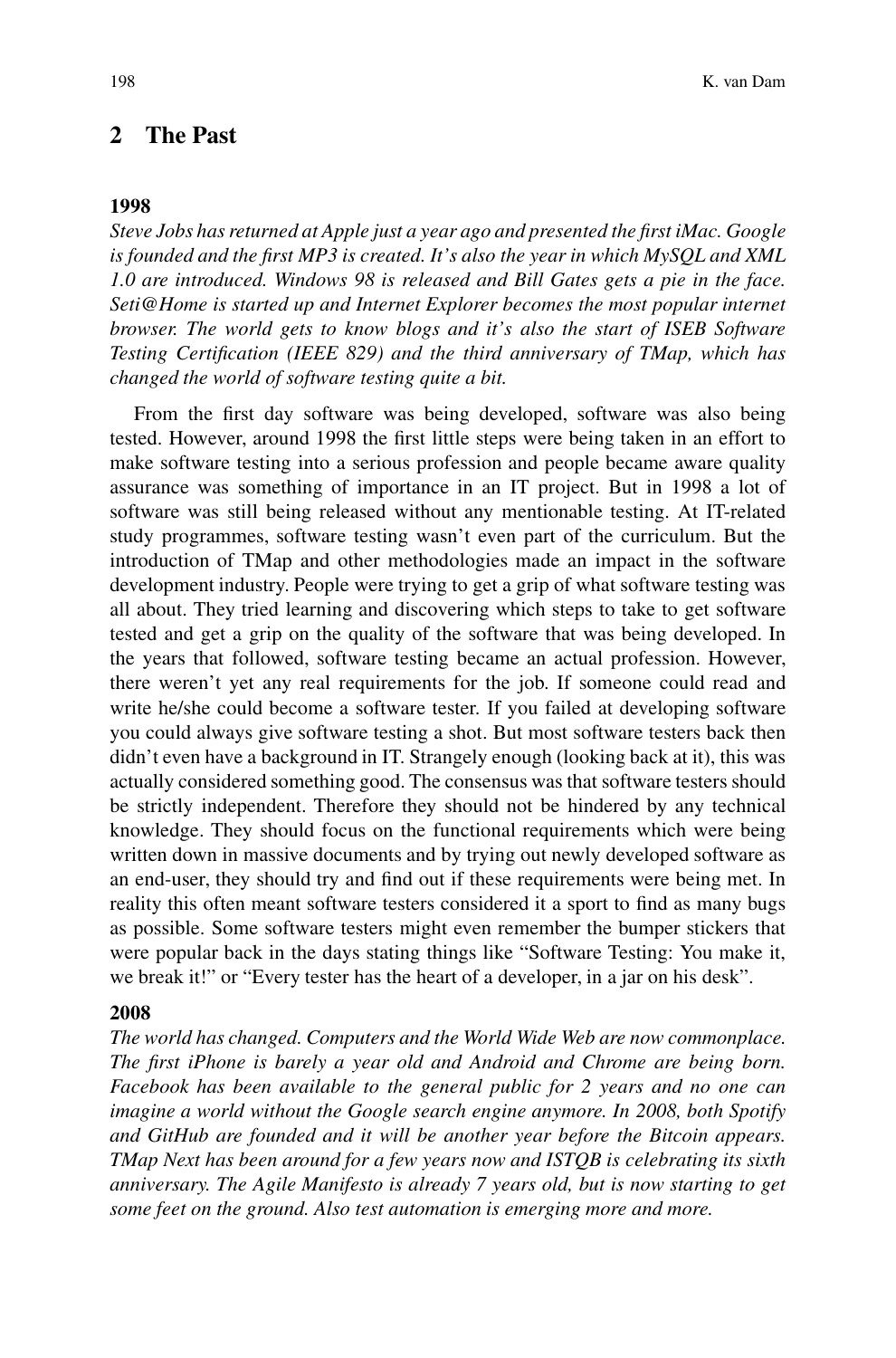Most probably for most testers 2008 just went by like every other year. However, it has been quite an important period for the profession. Testing became more about involving people instead of endlessly scrutinizing the different documents and making it a sport to file as many bugs as possible in some bug tracking tool. From 2008 onwards, testers (and other people in the IT work field) slowly started embracing the agile methodology. After spending years and years making software testing into a serious, but especially an independent, profession all of a sudden, the profession started moving back to its origins. Because in the 1980s (and also before that) software testing wasn't considered a specialist job at all. A software developer wrote some software, tested it and went on with the development. As long as the system didn't crash and seemed to be doing what it was supposed to be doing it must be working as intended. With the introduction of Agile, SCRUM and later on things like DevOps, testing went back from being a strictly independent specialism to something that's part of the entire software development process. Looking back at it you may say the profession of software testing had lost its way for a decade or two and from around 2008 onwards it has found its purpose again. Software testing isn't about finding bugs. It isn't about being independent and having a developer's heart in a jar on the desk. It's about working together to create the best possible software. Software quality isn't about finding out what's wrong with the software (compared to what was written down in a functional design document). It's about the software meeting the wishes and demands of the person who will be using the software, the end-user. Instead of being this separate testing department spitting out bugs, software testers became part of the development teams. This also meant more and more software testers actually did get the heart of a developer *...* Until ca. 2008 it was said software testers tolerated boredom while developers automated it. When developers and testers started working together it turned out there wasn't any need to keep repeating the same manual testing tasks over and over. They could be automated! And many testers embraced this, they no longer needed to tolerate boredom! To many it must've seemed like test automation was born around 2008, in reality test automation is as old as software development itself. It was just forgotten (by most) for a period of time *...*

## **3 Present Day**

*We can't imagine a world without the internet anymore. Smart phones are part of everyday life and it's hard to even start comparing software development with what it was back in 1998. Hardly any IT project is done without at least some elements of the Agile way of working and things like DevOps and Continuous Development and Continuous Integration are now becoming commonplace. Words like communication and teamwork are (almost) considered being magic words in the world of software development nowadays. So, what have we learned from the past, implemented in our present and what can it tell about our software testing future?*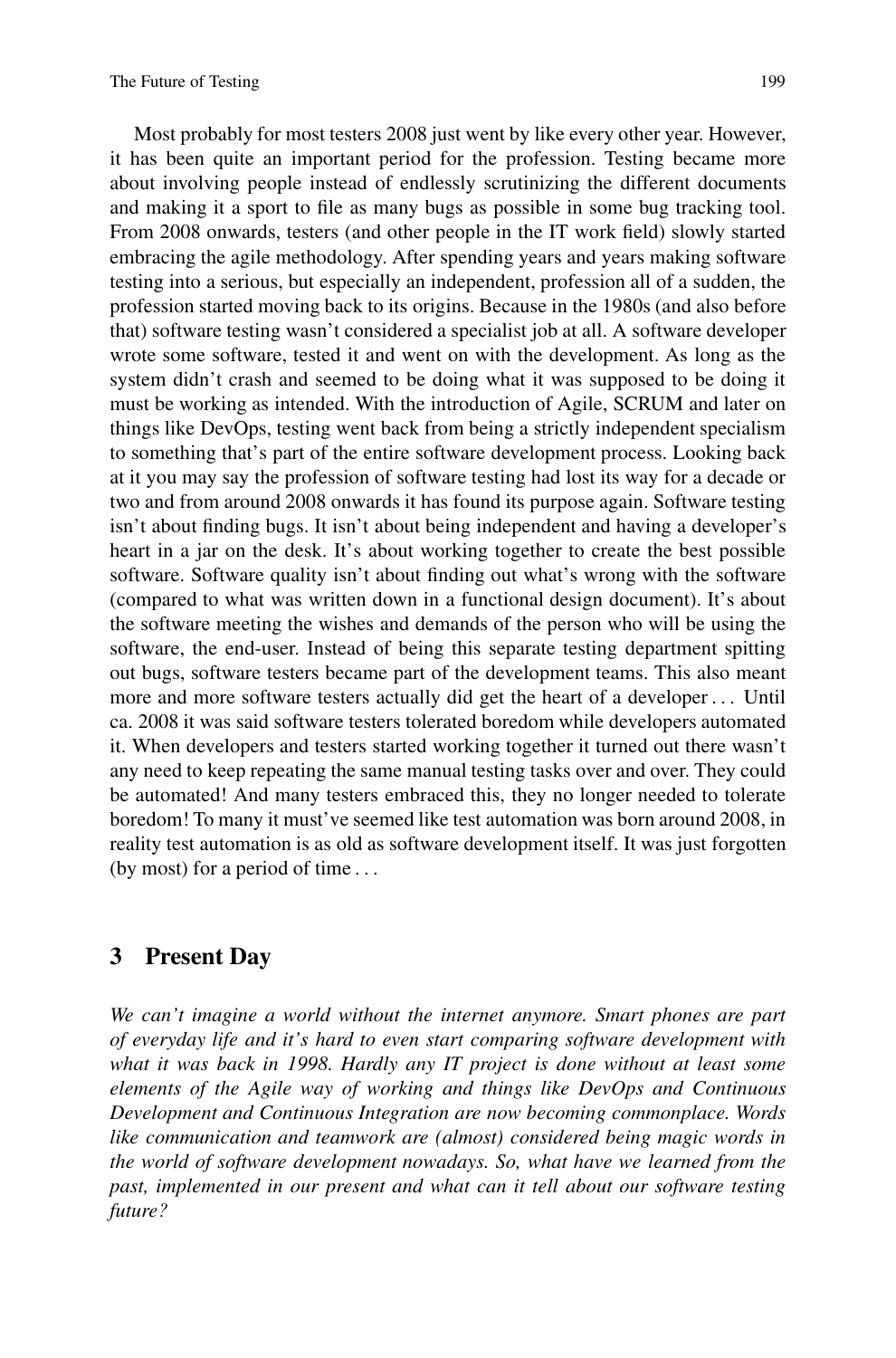Software testing has come a long way, but right now developments in this field of work are gaining momentum. Things are changing. Fast. And the people involved need to change along with it or be left behind. Most testing professionals we see today are nothing like the software testers from back in 1998. A question however could be: aren't we changing too fast? Aren't we forgetting the things we learned during the last 20 years (and before that)?

Today test automation may very well be the most sought after expertise when it comes to quality assurance in software development. Software development is all about continuously producing sufficient quality software. Time is everything, we want to release new functionality as soon as possible without being hindered by exhaustive manual testing. Therefore test automation is the only way to go. However, as some people may have thought for a while, tooling will not replace the software tester entirely. Simply because tooling isn't able to test software at all, it can just execute certain pre-programmed checks on the software. This means it's still up to a specialist to come up with the right test cases (and then decide if they should be automated or not). For software testers this means they should shift their attention from just software testing (e.g. TMap) to a much broader area. They should know about automation, tools and frameworks. But they should also keep a focus on their (testing) skills, including soft skills. Instead of following some testing technique out of a book, a software tester today should possess a certain mindset in which they understand people, product and process (P3). And besides just looking at functionality testers are often expected to keep an eye on nonfunctional requirements like performance, security and reliability as well. The shift from waterfall to agile software development has had a major impact on everyone involved with IT; however, it may have had the biggest effect on software testers. And I think this is just getting started *...*

### **4 The Future**

#### **2028**

*Let's just try and predict the future. At least, when it comes to software testing. Continuing with 10-year jumps we go to 2028. If we take a look at the origin of software testing and how it has developed the last few decades, than where do we expect the expertise to go next? From what mistakes have we learned? What things will we still be doing in 2028? What will probably change?*

One thing is certain: We cannot predict the future accurately but we can be pretty sure that a software tester 10 years from now will still have to be flexible. During the last few decades software testers have changed from being a bit of rigid personalities who required to be independent on their own little testing island into possibly the most flexible people participating in any IT project. It's often the tester who makes the connection between businesspeople and IT people. It's often the software tester who starts working together with business analysts to change the way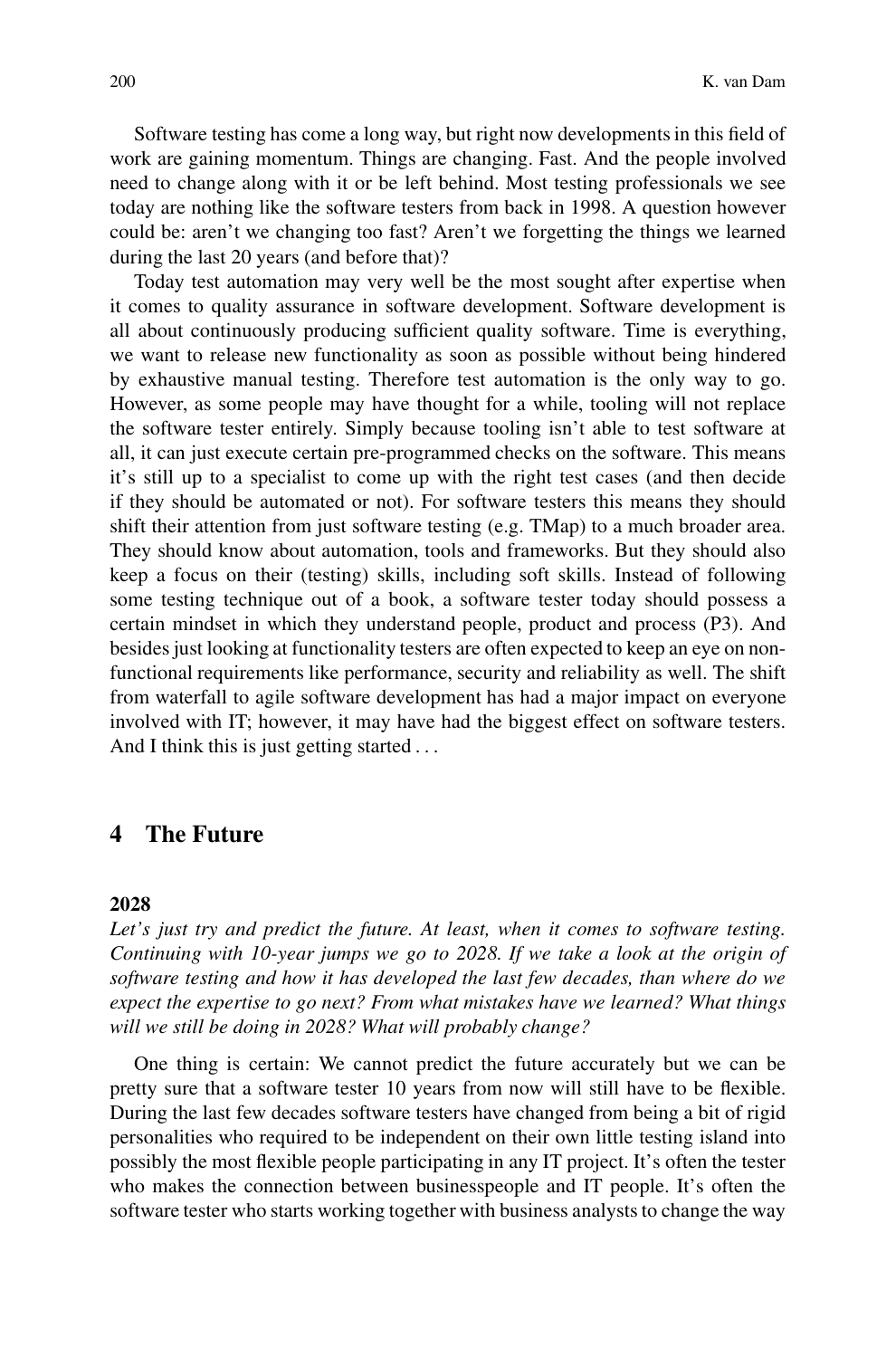requirements are written down (in order to get a better shared understanding of what needs to be built and tested by the development team). A software tester is required to understand what the business is talking about but should also be able to spar with a developer on how to implement some code and how to automate the tests that should check if the code is actually working. Therefore a software tester in 2028 might not even be 'just' a software tester. The role might be more about being the linking pin between business and IT and being the quality conscience of the entire BizDevOps team. This is something entirely different than back in the days. In 1998–2008 everyone with some analytical skills could become a software tester. If you failed at being a good software developer, you could still make a career move to software testing. But in the upcoming 10 years the role current software testers occupy might even become the most challenging role within software development. Being the quality conscience, you should always be adapting yourself to new realities. You should constantly be changing strategies and always keep track of things changing. Both from a business perspective and a technical perspective.

And even though this may sound like a lot of fun to many people, changing is actually the hardest thing to do for a human being. Simply put, our brains aren't built for coping with change. We were built to be organized, to find structure and patterns. To do things exactly like we always did them. To understand this we need to look a bit further back than 1998. More than 10,000 years ago we humans were still hunter-gatherers. The only thing we needed to worry about was surviving and the best way to do that was to follow strict patterns. We often went to the same places to hunt or gather food and we could trust our brain would warn us if anything was out of the ordinary. Because that's how the human brain has developed. It's always more or less in a relax mode, until something changes, when a chemical called cortisol is released, also known as the stress hormone. It induces a state known as the fight-or-flight reflex. Adrenaline starts pumping, our field of vision narrows, muscles contract. We get hyper-focussed on the one thing that has changed. Was it a threat? A predator? An enemy? Some other form of danger?

Nowadays we're working in our twenty-first century offices, but our brains are still the same as they were 10,000 years ago. They haven't yet adapted to this new environment. Evolution doesn't like to be rushed. So, even though we might think we embrace change. Even though we think constant change makes our day-to-day work more fun. Our brains don't like it at all! Knowing this, it's no wonder people on the work floor are clinging to old patterns. There is a reason we often still prefer to have a structured Ways of Working, preferably documented in some handy Excel checklist *...* There's a reason we may feel lost when things all of a sudden change when we're in the middle of something. The Agile way of working is all about adapting to change. But we should be more aware that this is actually something we humans aren't really good at! (And if any reader is now shaking his/her head mumbling 'no, no, no, that doesn't apply to me!', trust me: it applies to you as well. It's simple biology! [\[1,](#page-8-0) [2\]](#page-8-1)).

So, will we be abandoning the Agile way of working in 2028? I don't think so. However, I do suspect we will change it quite a bit. When looking at software development teams I see a lot of developers struggling with all these Agile meetings,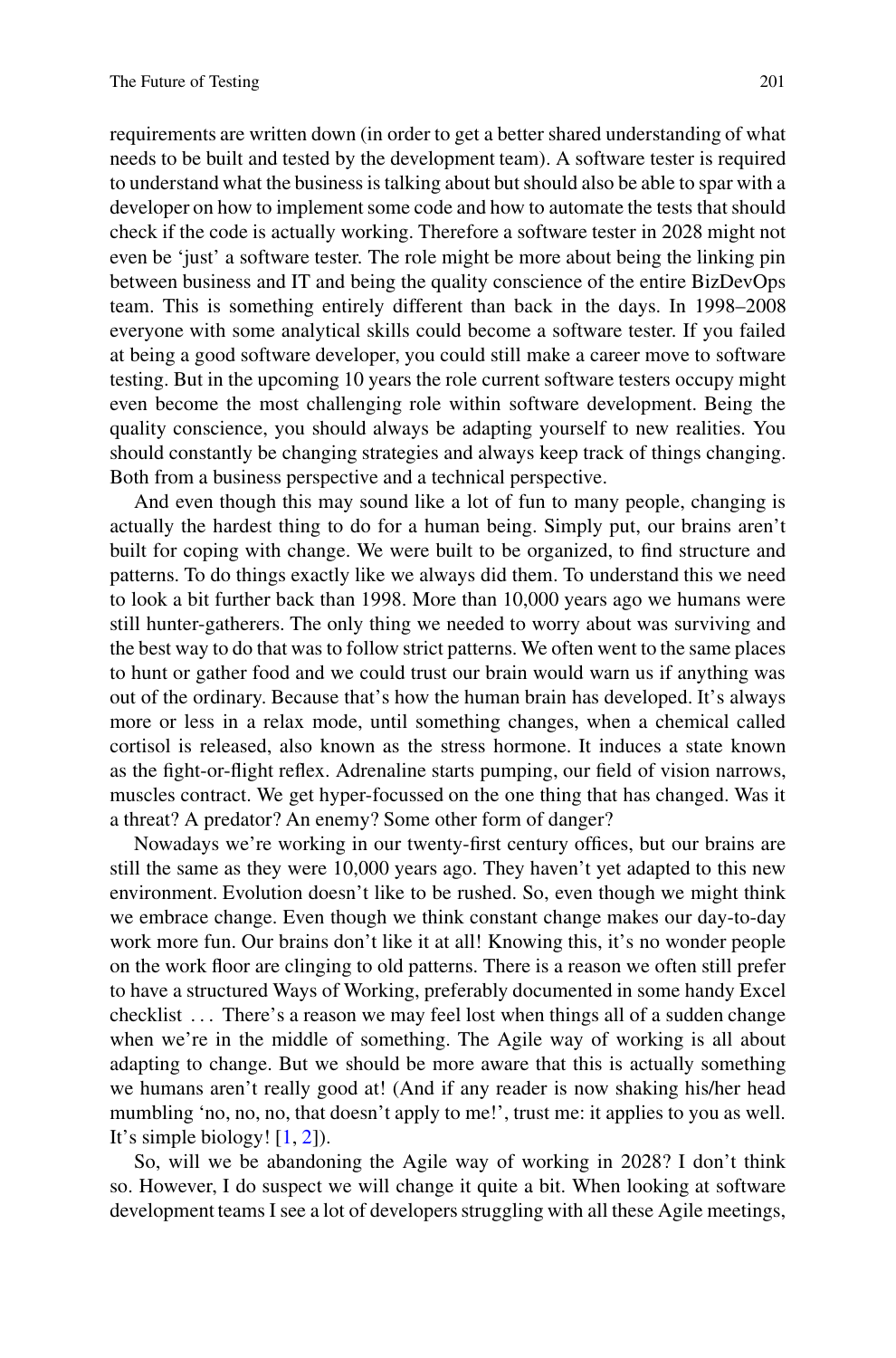things changing all the time. When they just started putting a shoulder to the wheel with some technical challenge there's someone at their table inviting them to some refinement or 3-Amigo session because some new insights have popped up and everything needs to be different. Once again! The problem is, this process of continuous changing will remain in the future. I think it will even get worse. Technology had many limitations in the past, but they're vanishing really quickly. In the past you could ask an end-user to wait a year or two before expecting some new functionality. But in 2028 (or really even today already!) when an end-user wants something of the software, he/she expects it to be there tomorrow. Or possibly even sooner. And if not: there's always someone else who can make it happen that fast. This means in 2028 we IT people need to be even more flexible and more adaptive to change than we are today. And someone needs to make sure the people writing the actual code can keep their focus on the code. To make sure the developer knows where to pick the berries and where to hunt a rabbit without constantly having to look over his/her shoulder for some predator approaching, figuratively speaking. And that someone might very well be the person we call a software tester today.

This means software testers have a lot to do in the upcoming 10 years. Because as Darwin stated: "It is not the strongest of the species that survives, nor the most intelligent; it is the one most adaptable to change." If you still want to be part of the game, if you want to survive in the world of software testing, a software tester should keep learning, training and adapting to change. Even though our very own brain is resisting this. The difference between a 1998 software tester and a 2028 software tester may be comparable to the difference between a 'common' soldier and a commando. A soldier is trained to do as he's being told, a commando however is trained to stay alive and accomplish his mission by constantly adapting to change. This doesn't mean one of these two is better than the other, but it does require a different type of person, a different training and especially a different mindset to be a commando instead of a 'common' soldier. The software tester of 2028 might very well be the commando, while the software developer may remain a soldier.

In this (brave?) new world of software development in 2028 I don't think we'll still have the job title 'Software Tester'. The role will be about so much more than just testing the software. It might even be probable that the actual testing of software isn't the main focus anymore in 2028. Nowadays a lot of manual testing is already being replaced with automated testing. However, as stated before, test automation today is just about executing pre-programmed checks on the software. I'm not sure if we're there already in 2028, but I do believe artificial intelligence will influence test automation a lot in the future. Which means that in time a computer might actually be able to at least do a small amount of actual testing of software instead of just checking some predetermined things. This would mean that the actual testing of software would become even less important within the job description. So what shall we call this 'software tester' in 2028? Maybe 'Quality engineer'? Or 'Change specialist'? Maybe even 'Dev Commando'? I personally wouldn't vote for any of these new job titles. I think in time some new term will pop up describing this new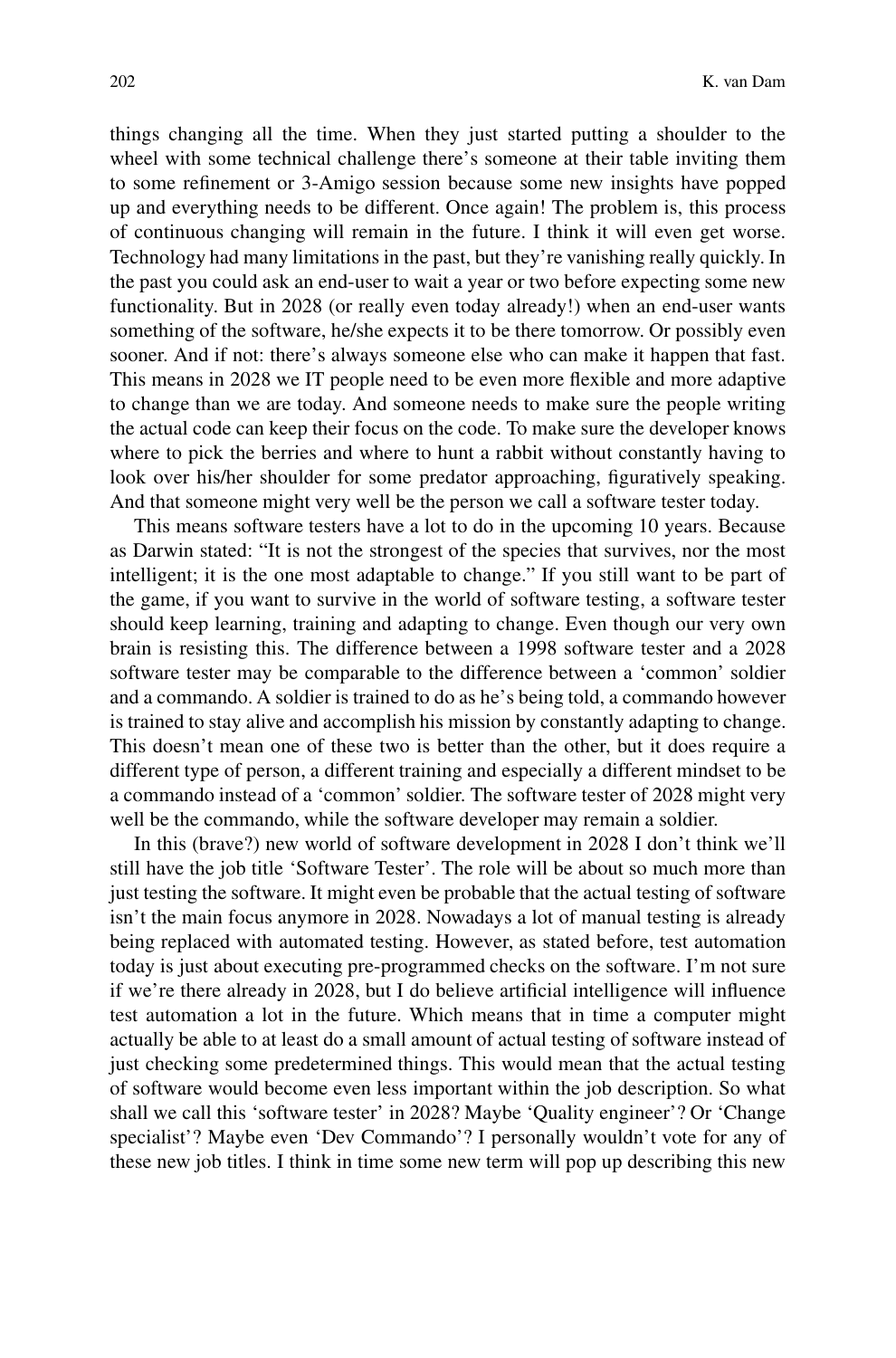role. After all, back in 1998 who would have thought we would be having business cards today with terms like 'Scrum-master' or 'Product-owner' *...*

#### **2038**

*It may be near impossible to predict the future 20 years ahead. But let's give it a try. In 2038 we're probably driving autonomous cars, and robots may very well be part of everyday life. Artificial Intelligence will be a lot more intelligent than it is today and may even be replacing knowledge workers. Will there still be software development as we know it? And will there be software testing?*

I personally believe we will still be needing people to develop software even though it's probable we'll be able to produce a lot more software with a lot less people. It is possible software has become intelligent enough to be testing itself. Software may be continuously running self-diagnostics which indicate when something's going wrong and the software in question might even be able to fix itself, at least to a certain degree.

But I don't think computers and robots will have replaced everyone involved with the development of software. Simply because of one thing: Artificial Intelligence is only intelligent about certain things, but really unintelligent when it comes to some other things *...* This is clearly visible today, but I don't expect it will be all that different in 20 years from now. Take a look at current-day tools like Google Assistant or Siri. These AI's know a lot more than any human being knows (because they have an endless supply of information constantly at their disposal). Some robots today are amazing at interpreting their surroundings and figuring out what's expected of them. Current prototypes of autonomous driving cars may very well already be safer than human drivers. However, even with all this computer power and all this data and intelligence there's still one thing at which every AI sucks: understanding human behaviour.

A great example is Honda's humanoid robot Asimo, which was developed a few years ago. In every single way this was a great feat of engineering. However, during a demonstration it failed horribly because of one simple misunderstanding of human behaviour. The robot didn't understand why people would want to take pictures of it and thus concluded that when people were raising their camera or mobile phone to take a picture, they were raising their hands to ask a question. The robot froze, repeating over and over "Who wants to ask Asimo a question?" [\[3\]](#page-8-2). And this interpretation of human behaviour is something current AI still doesn't know how to do, even though it's something we humans find very easy! We immediately understand what's happening when someone is hanging out of the window of a train that's about to leave to hug someone outside. They're saying goodbye. Pretty straightforward, right? However, an AI might mistake it for someone trying to pull another person out of the train. There might be something wrong in the train, an evacuation might even be necessary *...* . I don't believe AI will be much better at interpreting human behaviour in just 20 years from now. And therefore it's very likely we'll still be needing humans to develop software that will actually do what an end-user is expecting from it. And when we're still building software we'll also still need someone to act as the earlier mentioned quality conscience. Someone who's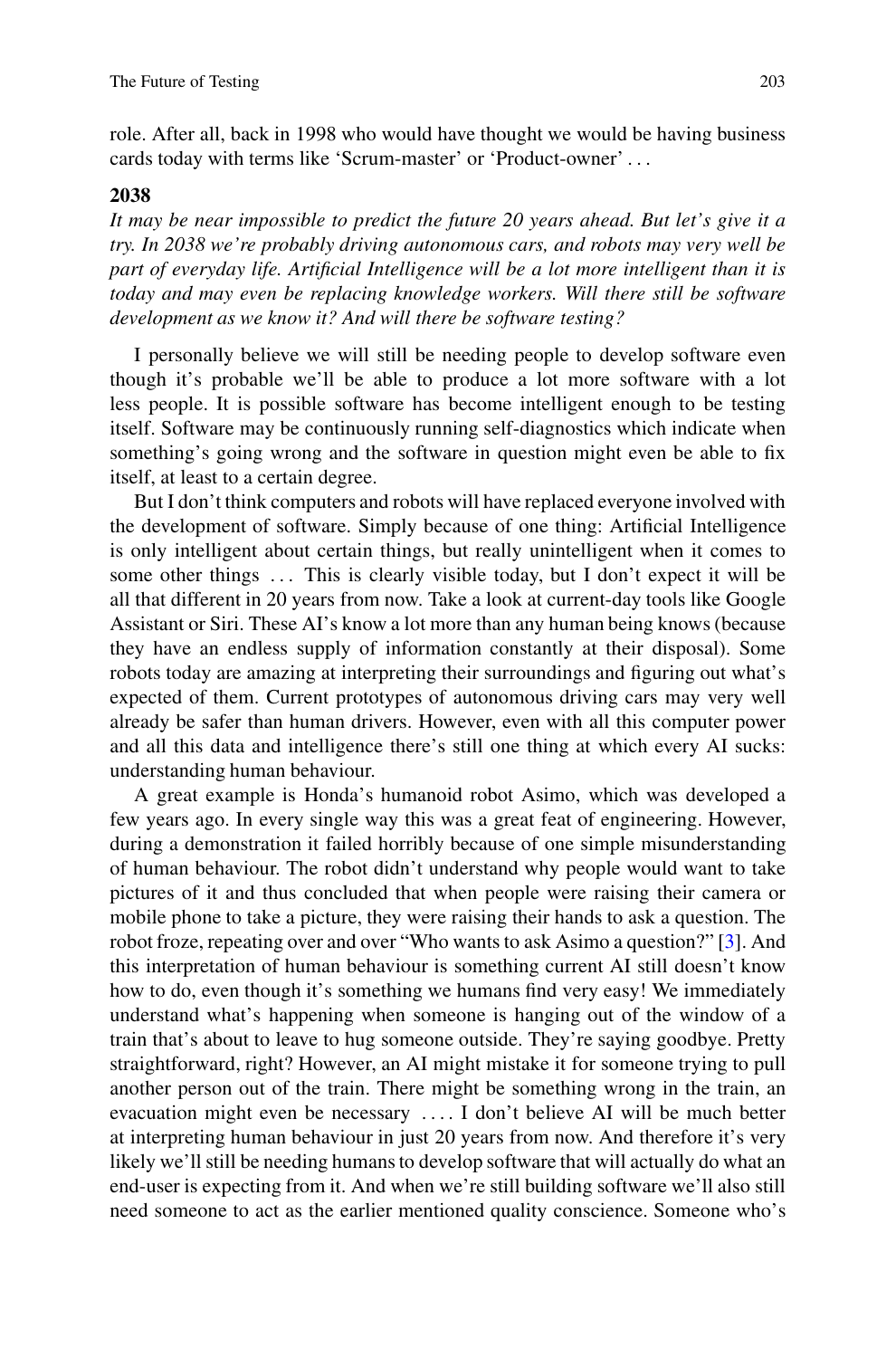able to translate what an end-user wants from the software and who's capable of telling if the software is actually serving its purpose. And even though computers might take over a lot of work in the software development industry, I think there will still be a lot of work to be done by human beings, especially when it comes to quality assurance and software testing. However, it will most probably be a completely different job compared to the job today.

### **5 Conclusion: This Is the Future**

To conclude things. During the last few decades the world of a Software Tester has changed dramatically. Looking at the history of software testing and developments in the work field today, I don't expect the upcoming 20 years will be any different. Just like many software testers today can't even imagine what they were thinking back in 1998, I believe that in 2038 people will have a hard time imagining what software testers are doing today. Things like Artificial Intelligence will change the software development industry completely. And it is expected AI will, in time, be a part of about every piece of software. We will find ways to have software adapting itself to the world around it. The software can change according to the needs of people using it and it might even become able to test itself and fix possible bugs it detects in its own lines of code. However, we will still be needing people to act as a quality conscience. People who can make sure software being developed is meeting the requirements of human beings using the software. Human beings whose behaviour will most probably remain a mystery to even the most intelligent AI. It might even be the software testers, or whatever we will call them in the future, who could one day prevent AI from becoming too intelligent (Skynet, anyone?). But what does all this mean for current day software testers? What should we be focussing on? For what things should we be preparing ourselves?

First off, we should keep investing in test automation. It can only be expected test automation is something that will stay and it will keep improving itself until eventually test automation frameworks will actually be able to do (some) testing instead of just checking some pre-programmed test. But, more importantly I believe we should keep investing in communication and collaboration. It's incredibly difficult to get a good understanding of what an actual end-user of a piece of software wants and needs. And it might be just as difficult to make sure everyone involved with creating that software shares the same understanding of what it is the software should be doing to meet the requirements from this end-user. Even today software testers should already act as a quality conscience and make sure software is meeting the requirements. This means the tester is already a linking pin between business and IT today, and will be this linking pin even more in the (near) future. Software testers today might consider broadening their expertise and start looking more at non-functional requirements like performance and security. These things are already really important today but will be even more important in the (near) future. We don't want our current-day laptop to be hacked, nor do we want it to fail at